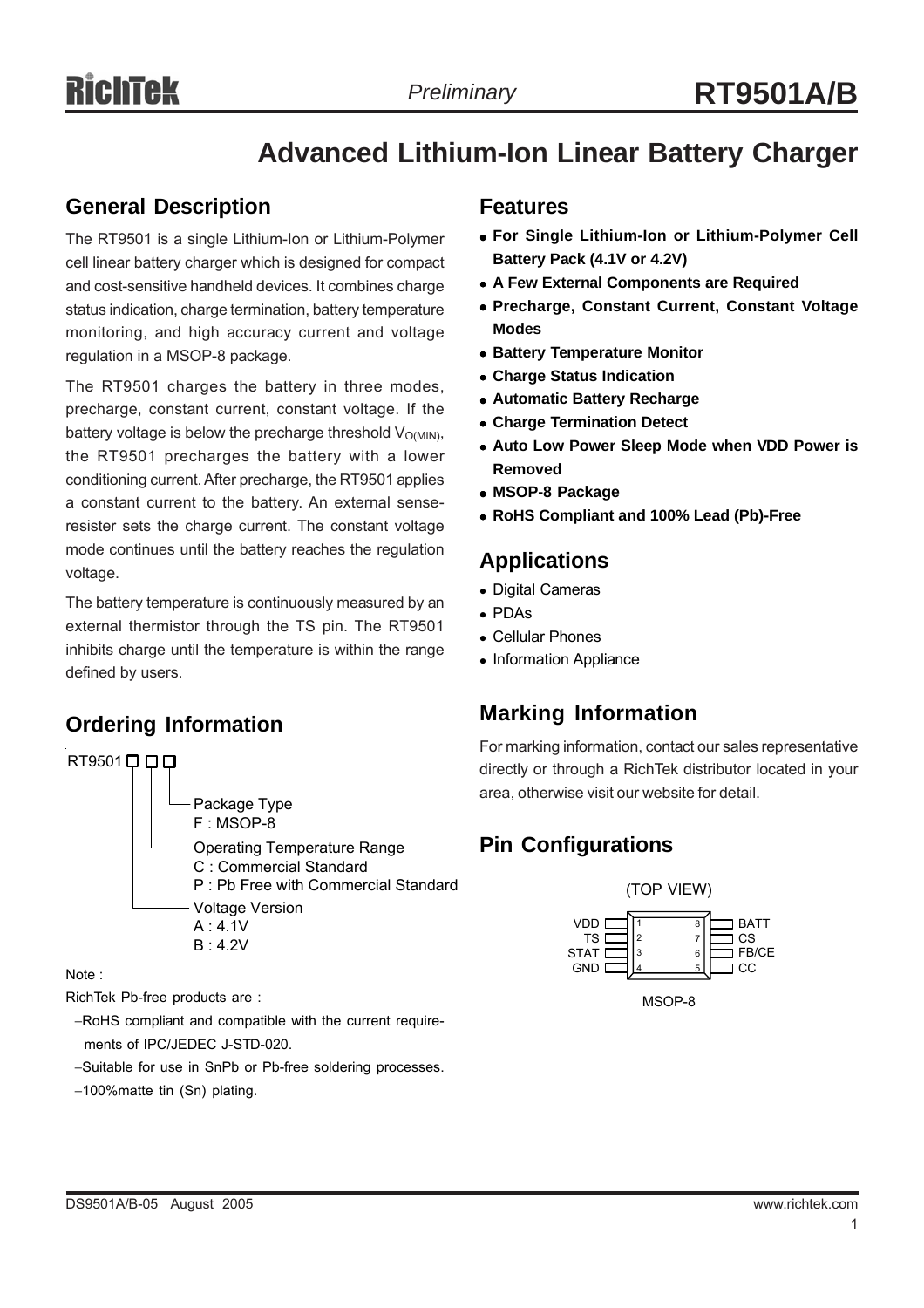## **Typical Application Circuit**



Figure 1. Application circuit using P-Channel MOSFET



Figure 2. Application circuit using PNP transistor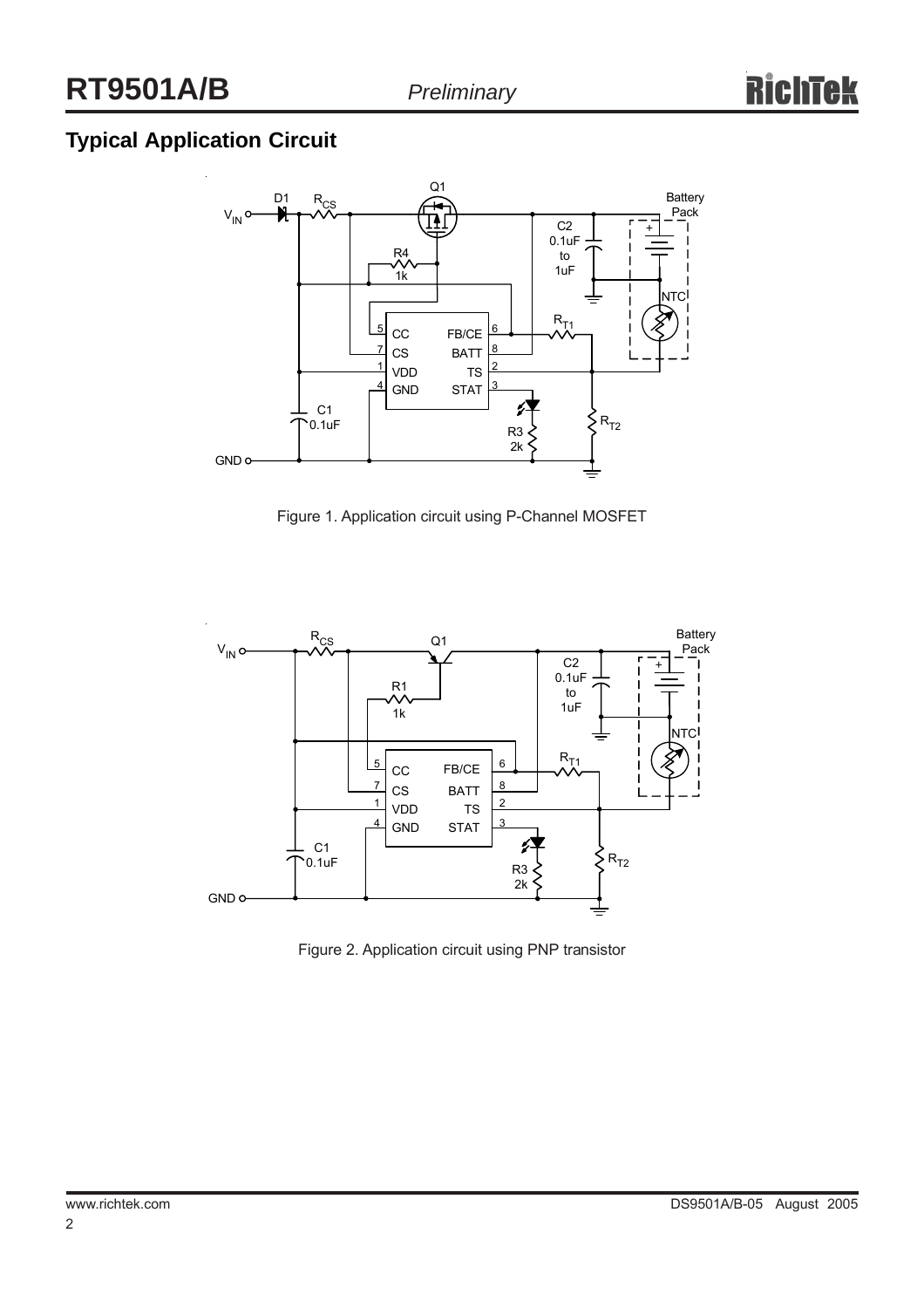## **Functional Pin Description**

| <b>Pin Name</b> | <b>Pin Function</b>                                                                                                                                       |
|-----------------|-----------------------------------------------------------------------------------------------------------------------------------------------------------|
| <b>VDD</b>      | Supply Voltage Input.                                                                                                                                     |
| <b>TS</b>       | Temperature Sense Input. Input from battery temperature monitoring circuit.                                                                               |
| <b>STAT</b>     | Charge Status Output. 3-state status indication of charge, charge complete and temperature fault or<br>disable or sleep mode.                             |
| <b>GND</b>      | Ground.                                                                                                                                                   |
| <b>CC</b>       | Charge Control Output. Current output to drive on external PNP transistor or P-Channel MOSFET<br>for current and voltage regulation.                      |
| FB/CE           | External Feedback Input or Charge Enable Function. Input from controller or finely adjust the battery<br>regulated voltage with external voltage divider. |
| CS.             | Current Sense Input. Charge current is sensed according to the voltage drop from supply voltage to<br>this pin.                                           |
| <b>BATT</b>     | Battery Voltage input. Input directly from battery voltage.                                                                                               |

## **Function Block Diagram**

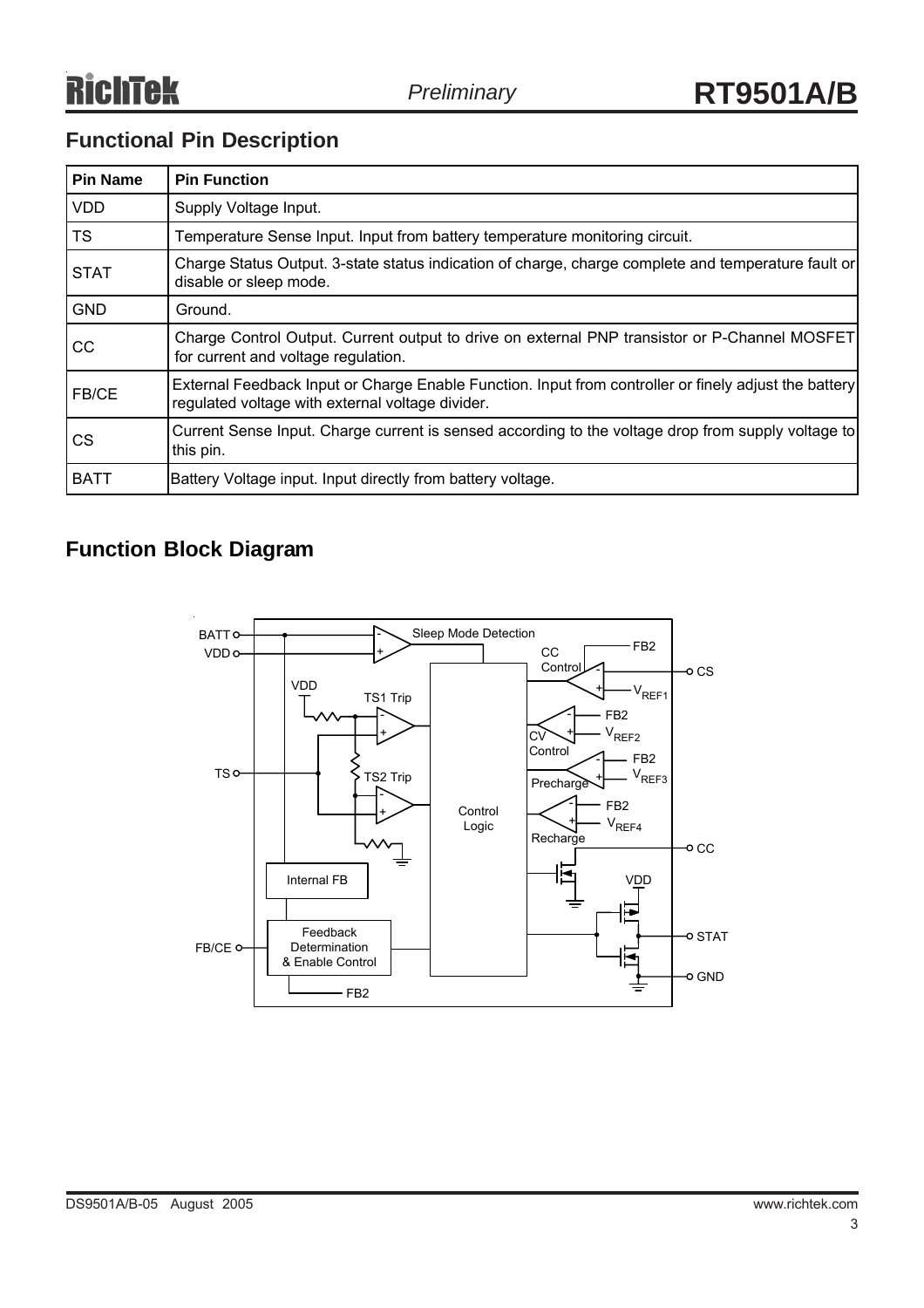## **Absolute Maximum Ratings** (Note 1)

| • Power Dissipation, $P_D @ T_A = 25^{\circ}C$      |  |
|-----------------------------------------------------|--|
|                                                     |  |
| • Package Thermal Resistance                        |  |
|                                                     |  |
|                                                     |  |
|                                                     |  |
| • ESD Susceptibility (Note 2)                       |  |
|                                                     |  |
|                                                     |  |
| <b>Recommended Operating Conditions</b><br>(Note 3) |  |
|                                                     |  |

<sup>z</sup> Junction Temperature Range---------------------------------------------------------------------------------------- −20°C to 70°C

### **Electrical Characteristics**

(TA = 25°C, unless otherwise specification)

| Parameter                                                   | <b>Symbol</b>               | <b>Test Condition</b>                                               | Min                            | <b>Typ</b>              | <b>Max</b>             | <b>Units</b>     |
|-------------------------------------------------------------|-----------------------------|---------------------------------------------------------------------|--------------------------------|-------------------------|------------------------|------------------|
| <b>Operating Current</b>                                    | I <sub>DD</sub> (OPE)       | $4.5V < VDD < 7V$ ,<br>Excluding external loads                     |                                | 1                       | $\overline{2}$         | mA               |
| V <sub>DD</sub> Sleep Current                               | <b>I</b> DD(SLP)            | $V_{BATT} - V_{DD} \ge 0.2 V$                                       | $-$                            | $\qquad \qquad -$       | 3                      | μA               |
| Input Bias Current @ BATT pin                               | Іватт                       | $V_{BATT} = V_{O(REG)}$<br>$V_{BATT} - V_{DD} \ge 0.2V$             |                                | 1.5                     | 2.5                    | μA               |
| Input Bias Current @ CS pin                                 | lcs                         | $V_{CS}$ =5V, $V_{BATT} - V_{DD} \ge 0.2V$                          | $- -$                          | $-$                     | 1                      | μA               |
| Input Bias Current @ TS pin                                 | I <sub>TS</sub>             | $V$ <sub>TS</sub> = 5V, $V_{\text{BAT}} - V_{\text{DD}} \geq 0.2 V$ | --                             |                         | 1                      | μA               |
| Input Bias Current @ FB/CE pin                              | IсE                         | $V_{CE}$ =5V, $V_{BATT} - V_{DD} \ge 0.2V$                          | $- -$                          | --                      | 1                      | μA               |
| Input Low Voltage @ CE pin                                  | $V_{CE}$                    |                                                                     | --                             | --                      | 1.5                    | V                |
| Input High Voltage @ CE pin                                 | V <sub>CE</sub>             |                                                                     | $VDD-1.5$                      | --                      | $- -$                  | V                |
| Feedback Voltage @ FB pin                                   | $\mathsf{V}_{\mathsf{FB}}$  |                                                                     | 2.048                          | 2.10                    | 2.152                  | V                |
| <b>Output Voltage</b>                                       | V <sub>O(REG)</sub>         | <b>RT9501A</b>                                                      | 4.059                          | 4.10                    | 4.141                  | V                |
|                                                             |                             | RT9501B                                                             | 4.158                          | 4.20                    | 4.242                  | $\vee$           |
| <b>Current Regulation Threshold</b>                         | V <sub>I(SNS)</sub>         | $V_{I(SNS)} = V_{DD} - V_{CS}$                                      | 100                            | 110                     | 121                    | mV               |
| <b>Charge Terminated Current</b><br><b>Detect Threshold</b> | $V$ (TERM)                  |                                                                     | 2                              | 12                      | 22                     | mV               |
| Lower Temperature Threshold                                 | $\mathsf{V}_{\mathsf{TS1}}$ |                                                                     | 29.1                           | 30                      | 30.9                   | %V <sub>DD</sub> |
| <b>Upper Temperature Threshold</b>                          | V <sub>TS2</sub>            |                                                                     | 58.3                           | 60                      | 61.8                   | $\%V_{DD}$       |
| Precharge Threshold                                         | V <sub>O(MIN)</sub>         |                                                                     | 2.8                            | 2.9                     | 3.0                    | $\vee$           |
| <b>Precharge Current Regulation</b>                         | $V_{(\text{PRE})}$          |                                                                     | 4                              | 14                      | 24                     | mV               |
| Recharge Threshold                                          | $V_{O(RCH)}$                |                                                                     | V <sub>O(REG)</sub> -<br>140mV | $V$ O(REG) $-$<br>100mV | $V_{O(REG)}$ -<br>60mV | $\vee$           |

*To be continued*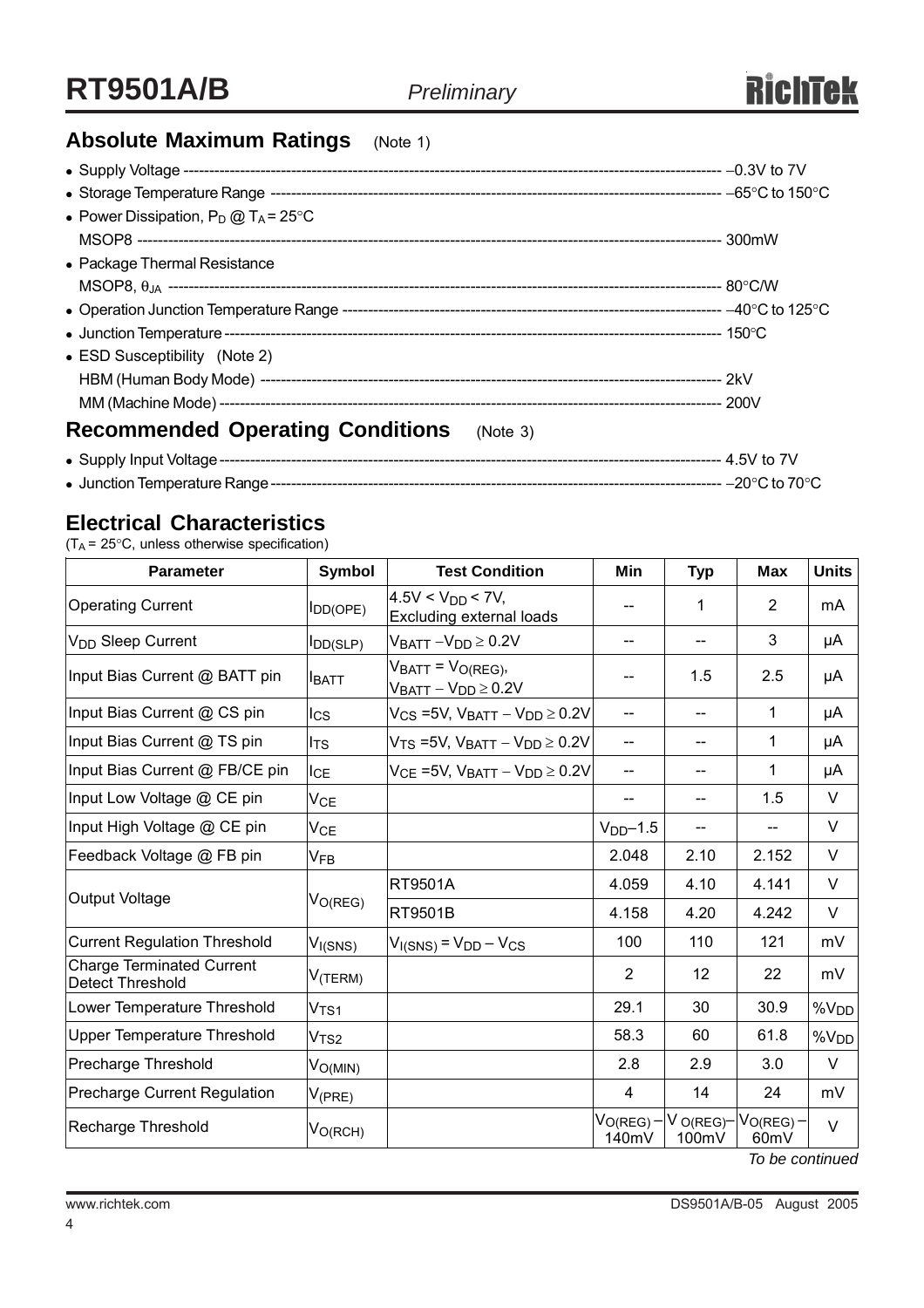# **RichTek**

| <b>Parameter</b>                                                                  | Symbol               | <b>Test Condition</b>                            | Min        | Typ   | Max   | Units |
|-----------------------------------------------------------------------------------|----------------------|--------------------------------------------------|------------|-------|-------|-------|
| Output (Low) Voltage @ STAT pin   V <sub>STAT(LOW)</sub>   I <sub>OL</sub> = 10mA |                      |                                                  | --         | 0.4   | 0.6   |       |
| Output (High) Voltage @ STAT pin V <sub>STAT(HIGH)</sub>  I <sub>OH</sub> = 5mA   |                      |                                                  | $VDD$ -0.5 |       | $- -$ |       |
| Output Low Voltage @ CC pin                                                       | V <sub>CC(LOW)</sub> | $I_{O(CC)}$ = 5mA (sink)                         | --         |       | 1.5   |       |
| Sink current @ CC pin                                                             | ICC(SINK)            | Not to exceed power rating<br>specification (PD) | 5          | $- -$ | 40    | mA    |

**Note 1.** Stresses listed as the above "Absolute Maximum Ratings" may cause permanent damage to the device. These are for stress ratings. Functional operation of the device at these or any other conditions beyond those indicated in the operational sections of the specifications is not implied. Exposure to absolute maximum rating conditions for extended periods may remain possibility to affect device reliability.

**Note 2.** Devices are ESD sensitive. Handling precaution recommended.

**Note 3.** The device is not guaranteed to function outside its operating conditions.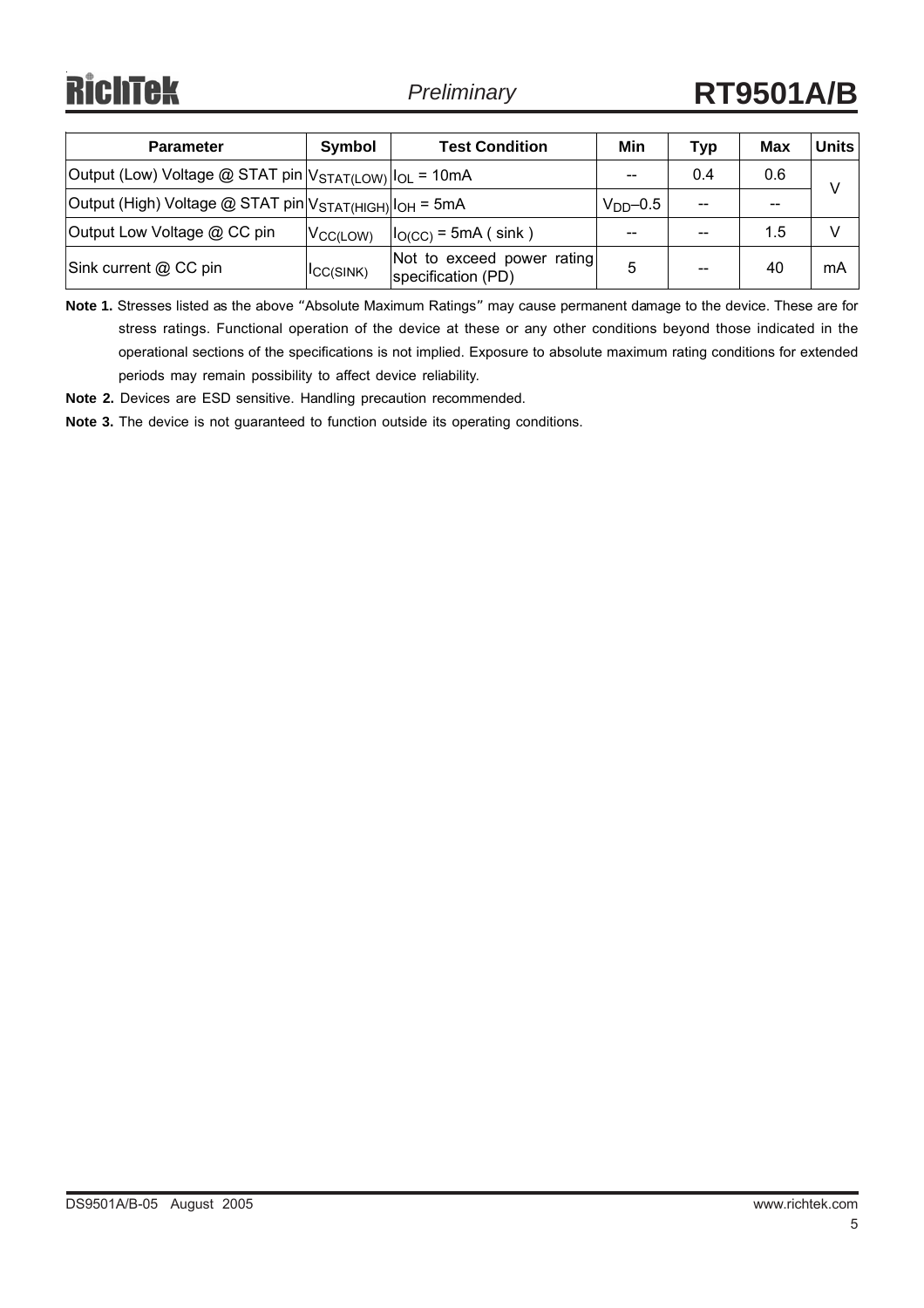## **Application Information**

#### **Charge Profile**



Figure 3. Typical charge profile

#### **Detection**

First, the FB/CE pin must connect to VDD or a voltage divider to enable the charge function. And then if a battery is already inserted and the input power source is absent, the RT9501 will enter sleep mode to prevent draining power from battery. When input power source and battery are both existed, another detection is the battery temperature. The TS pin voltage must be in the allowed range as shown in Figure 6 and the electrical characteristics, and then the RT9501 will start the charge cycle according to the battery voltage conditions.

#### **Precharge Mode**

When the battery voltage is lower than the precharge threshold  $V<sub>O(MIN)</sub>$ , the RT9501 begins to charge the battery in precharge mode. In this condition, the precharge current is set at approximately 10% of the constant regulation current. The purposes of small precharge current are to minimize the power dissipation on the external switch during the precharge period and to revive deeply discharged battery cells.

#### **Constant Current Regulation Charge Mode**

When the battery voltage is between the precharge threshold  $V_{O(MIN)}$  and the regulation voltage  $V_{O(REG)}$ , the RT9501 starts the constant current regulation charge mode. RT9501 monitors charge current with voltage drop between two terminals of a sense-resistor,  $R_{CS}$ , which connects to pin VDD and CS. The following equation can calculate the desired charging current.



Figure 4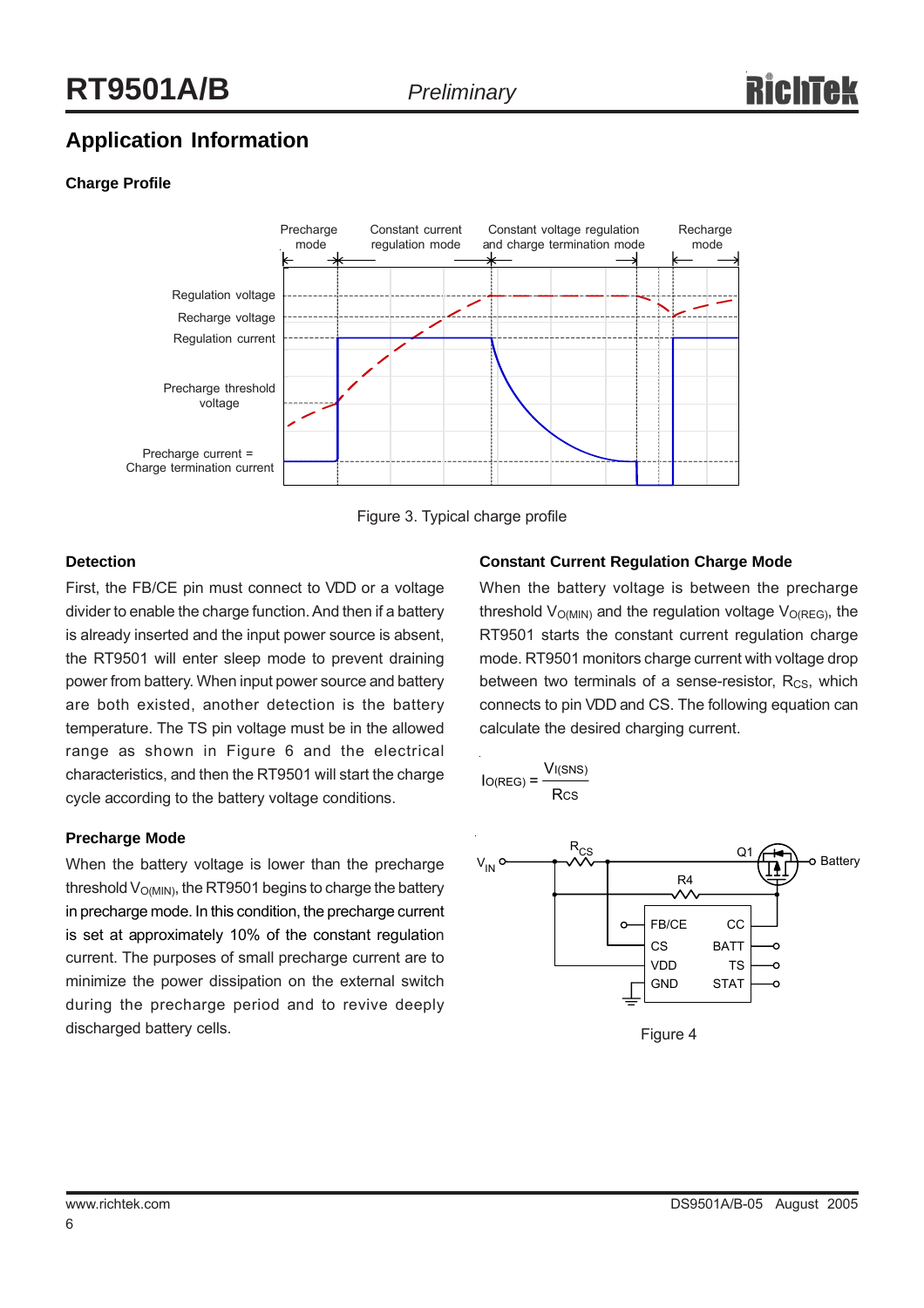## **Preliminary RT9501A**

#### **Constant Voltage Regulation and Charge Termination Mode**

When the battery voltage reaches the regulation voltage  $V<sub>O(REG)</sub>$ , the constant voltage feedback control starts, and then the charge current begins to decrease as the typical charge profile shown. As the charge current decreases to lower than charge terminated current threshold, the RT9501 will terminate the charge cycle.

#### **Recharge Mode**

After the charge termination mode, if the battery voltage falls to lower than the recharge threshold voltage  $V_{O(RCH)}$ , the RT9501 will begin a new charge cycle according to the battery voltage.

#### **Battery Temperature Detection**

The RT9501 continuously detects the battery temperature by measuring the TS pin voltage. A NTC or PTC thermistor can parallel with  $R<sub>T2</sub>$  to deviate the TS pin voltage. (As shown in Figure 5) The TS pin voltage must be within normal temperature voltage range that is shown in Figure 6 and electrical characteristics, and then RT9501 can start working normally.

The  $R_{T1}$  and  $R_{T2}$  can be derived from following equations.

For NTC Thermistors:

$$
RT1 = \frac{5 \times RTH \times RTL}{3 \times (RTL - RTH)}
$$
  

$$
5 \times RTH \times RTL
$$

$$
RT2 = \frac{1}{[(2 \times RTL) - (7 \times RTH)]}
$$

For PTC Thermistors:

RT1 = 
$$
\frac{5 \times RTH \times RTL}{3(RTH - RTL)}
$$
  
RT2 = 
$$
\frac{5 \times RTH \times RTL}{[(2 \times RTH) - (7 \times RTL)]}
$$

Where  $R_{TL}$  is the resistance value in lowest desired operation temperature and  $R<sub>TH</sub>$  is the resistance value in highest desired operation temperature. The resistances of thermistors are specified by the thermistor manufacturer. If the temperature monitoring function is not desired, there's an easy method to set  $R_{T1}$  and  $R_{T2}$  at the same value and disconnect the thermistor to disable this function.



#### **FB/CE Pin Functions**

This pin has two functions, one is to enable/disable the charge function, and the other is to finely adjust battery regulation voltage. Connect this pin to VDD to enable RT9501, and connect to ground to disable it (Figure 7). If this pin is connected to a voltage divider as shown in Figure 8, it can be a 2.1V reference voltage to adjust the output regulation voltage as desired.



Figure 7. For CE pin Function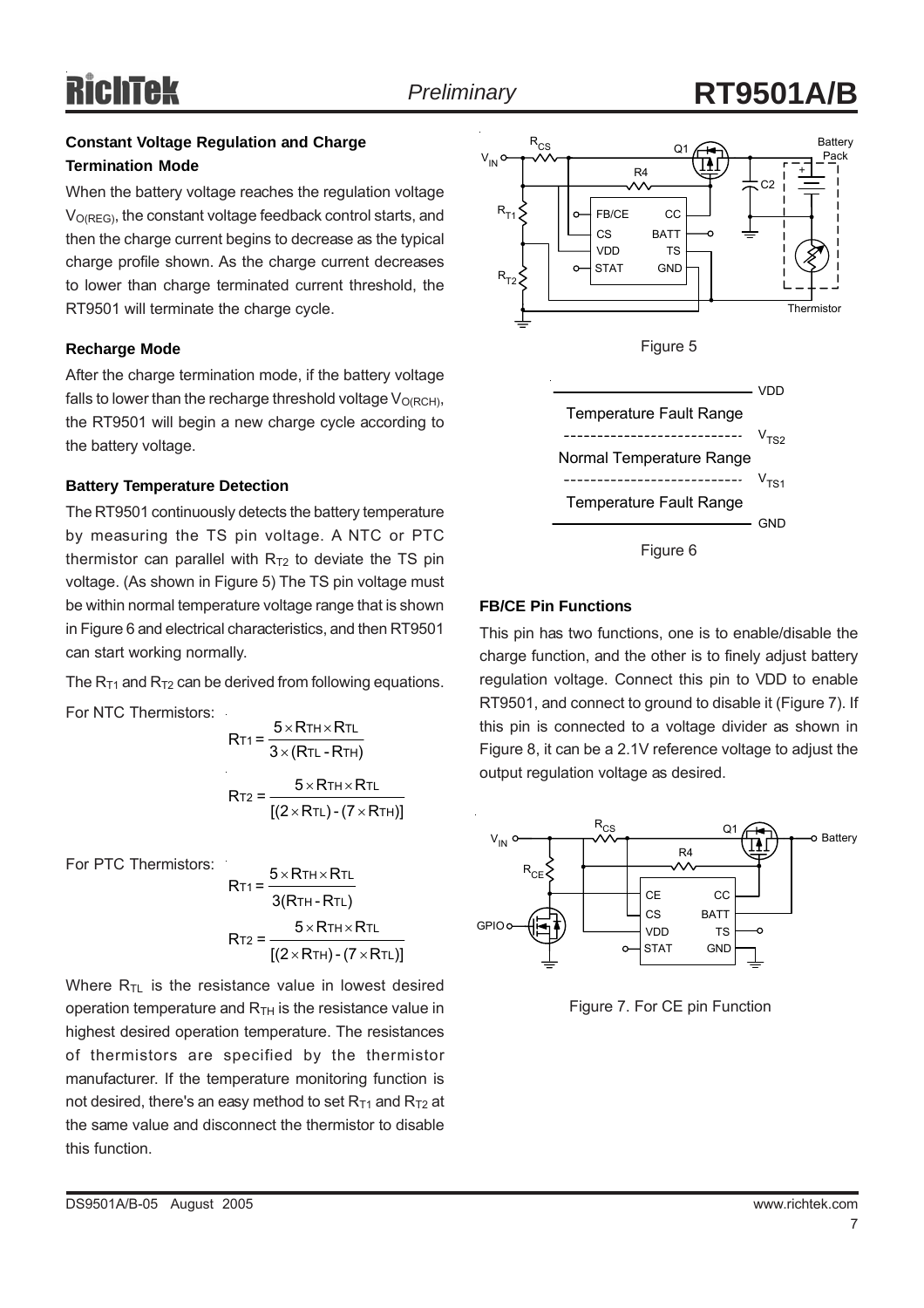## **RT9501A/B** *Preliminary*



Figure 8. For FB pin Function

$$
V_{O(REG)} = 2.1 \times (1 + \frac{RFB1}{RFB2}) V
$$

#### **Charge status indication**

The RT9501 indicates the status of the charger on the 3-state STAT pin. The following table shows the statuses of this pin.

| <b>Condition</b>                                              | <b>STAT Pin</b> |  |  |
|---------------------------------------------------------------|-----------------|--|--|
| In battery charging cycle                                     | High            |  |  |
| Charge cycle completed                                        | Low             |  |  |
| Temperature fault or charge<br>function disable or sleep mode | High Impedance  |  |  |

#### **Selecting an External PNP Pass-Transistor or P-Channel MOSFET:**

The RT9501 drives an external PNP transistor or P-Channel MOSFET to control the charging current. The specifications must be concerned are the voltage and current rating and package power dissipation. The external switch is performed as a linear regulator. The maximum power loss occurs when the constant current regulation starts at the beginning, and it can be calculated approximately from following equation:

 $P_{D(MAX)} = I_{(SNS)} \times (V_{DD} - 0.1V - 2.8V)$ 

I<sub>(SNS)</sub> is the constant regulation current.

The minimum voltage drop between the sense-resistor is 100mV, and the minimum precharge threshold voltage is 2.8V.

The external pass device with PCB heatsinking must be rated for the maximum power dissipation.

#### **Selecting Input/Output Capacitor**

In analog circuit applications, to place a high-frequency decoupling capacitor nearby the controller IC between input power source and ground is very important. A 0.1uF ceramic is recommended. If a high ripple and noise input power is chosen, it should have enough capacitance to reduce the disturbance.

A 0.1uF to 1uF output capacitor is recommended to control the output voltage and keep the output voltage ripple small when the battery is disconnected.